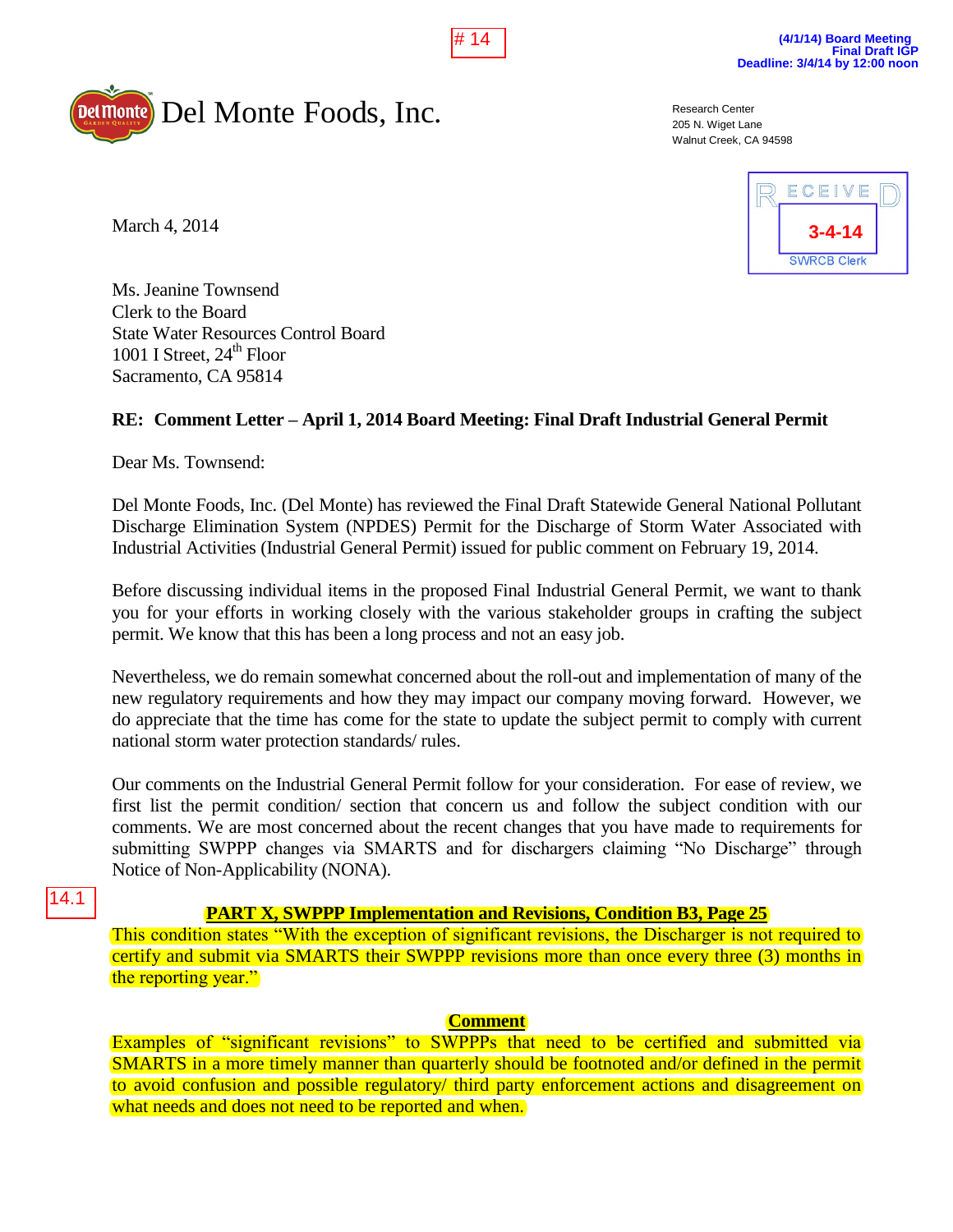March 4, 2014 Page No. 2

### **PART XX, SPECIAL CONDITIONS, Condition C.2.a., Draft Order Page 71**

**Requirements for Dischargers Claiming "No Discharge" through Notice of Non-Applicability**  This condition stipulates that facilities that discharge industrial storm water to groundwater that has a direct hydrologic connection to waters of the United States **are not** eligible to claim "No Discharge" through the Notice of Non-Applicability (NONA) process.

#### **Comment**

The legal/ regulatory basis/ background for not allowing facilities that may discharge storm water with a hydrologic connection to ground water from claiming "no discharge" is not articulated anywhere in the permit and/or fact sheet for the permit. We think that adding this overly restrictive proviso to the permit is not in the best interest of the state and **will not** encourage facilities located near surface water bodies to implement/ install proven low cost/ maintenance storm water management strategies that focus on evaporating, transpiring, and infiltrating storm water on-site through native soils, vegetation, and bioengineering applications (which state/ local permitting jurisdictions should be encouraging because these practices mimic natural drainage systems that enhance storm water quality as well as help maintain dry weather flows and cooler temperatures in surface waters in that in these types of systems storm water typically travels underground to surface waters).

We fully understand that some high risk industrial sites and/or in "hot spot" areas of sites that discharge storm water to ground waters that have a direct hydrologic connection to surface waters may not be advised (but even in these instances pre-treatment of the storm water before it is discharged and soil media used in bio-retention/bio-infiltration systems can be highly effective at removing hydrocarbons, heavy metals, nutrients, etc.). Accordingly, we suggest that Condition XX.C 2.a. be rewritten to read:

- 2. Entities who are claiming "No Discharge" through the NONA shall meet the following eligibility requirements:
	- a. The facility shall is either be  $(1)$  engineered and constructed to have contained the maximum historical precipitation event (or series of events) using the precipitation data collected from the National Oceanic and Atmospheric Agency's website (or other nearby precipitation data available from other government agencies); or so that there will be no discharge of industrial storm water to waters of the United States, including no discharge to groundwater that has a direct hydrologic connection to waters of the United States **(unless it is demonstrated that such discharges will enhance and/or not degrade waters of the United States);or**

**\*\*Alternatively, it would be more clear to regulatory entities if the verbiage "…including no discharge to groundwater that has a direct hydrologic connection to waters of the United States" is stricken/ deleted from the permit all together particularly given the fact that the State Water Resources Control Board has failed to clearly articulate the basis for inserting this problem proviso into the permit at this very late stage in the permit update process.** 

Further, we urge the state to develop specific/ scientifically based storm water management system criteria for sites that may discharge storm waters to ground waters with a hydrologic connection to surface water so they could properly design infiltration/ recharge systems without a significant amount of regulatory overview/scrutiny (statewide the goal **should not** be to bring more entities into the storm water permitting program but to encourage entities to **voluntarily** implement storm

14.2